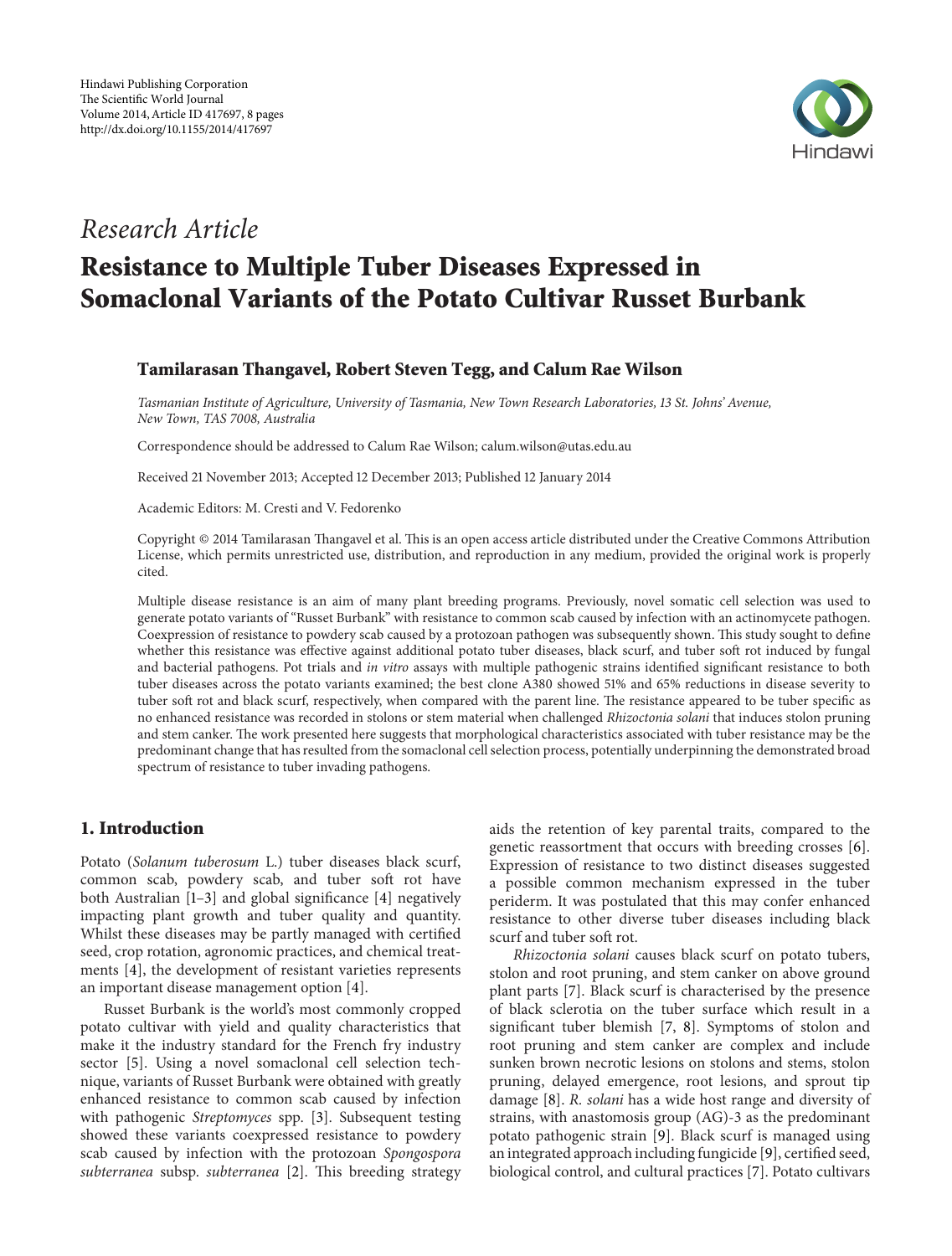differ in their susceptibility to *R. solani* [10] although no commercial highly resistant cultivars have been identified or developed [7] despite different approaches, including transgenic [11] and interspecific hybridisations, being attempted [10, 12].

Potato tuber soft rot and blackleg are caused by the bacteria *Pectobacterium atrosepticum (Pa)*, *P. carotovorum* subsp. *carotovorum (Pcc),* and *Dickeya* spp. [13]. The tuber disease, soft rot is initiated through lenticels, meristematic stolons, or wounds [14]. The bacteria produce pectolytic plant cell wall degrading enzymes which allow infiltration and produce macerated tissues that release bacterial inoculum which spreads to other tubers [15]. Rotting can occur in the field or in storage leading to significant losses; the latter is of particular importance to the processing sector where tubers are commonly stored for extended periods prior to factory processing [15]. Blackleg affects the growing plant and is characterised by slimy, black rotting lesions up the stems in wet conditions or stunting, yellowing, and wilting of stems and leaves if conditions are dry [14].

Whilst various breeding strategies have been attempted including hybridisation by somatic fusion with wild diploid species [16] there are no commercial varieties that are naturally immune to soft rot and black leg, although some cultivars show partial resistance [17]. Expression of this resistance to black leg and tuber soft rot is not always associated [18] suggesting that different resistance mechanisms may operate [14] within the tuber and other plant tissues. Multiple disease resistance is an ideal strategy to aid the control of tuber invading pathogens but is rarely achieved. This study sought to define whether the tuber-based resistance to common and powdery scab found in our somaclonal variants of Russet Burbank would be effective against two further diverse tuber diseases. To test this, selected Russet Burbank variants and parental controls were tested against three strains of *Rhizoctonia solani* AG3 and two *Pectobacterium* spp. in glass house trials and *in vitro* assays, respectively.

#### **2. Materials and Methods**

*2.1. Potato (Russet Burbank) Variants Generation and Maintenance.* Somaclonal variants of Russet Burbank with enhanced resistance to common scab were obtained using a novel cell selection procedure previously reported [3, 6]. Many of these variants also possessed resistance to powdery scab [2] and showed commercial yield potential equivalent to industry standards [19]. All lines and the parent were maintained as tissue culture plants micropropagated on potato multiplication (PM) medium (MS salts and vitamins [20], plus sucrose (30 g/litre), ascorbic acid (40 mg/litre), casein hydrolysate (500 mg/litre), and 0.8% agar (Sigma-Aldrich, St Louis), with pH adjusted to 5.8). Plants were routinely subcultured as two-node segments every 3 to 4 weeks and incubated at 22<sup>∘</sup> C with a 16 h photoperiod under cool white fluorescent lamps (65  $\mu$ mol m<sup>-2</sup> s<sup>-1</sup>). In all resistance screening experiments, four variant clones (A380, TC-RB8, A168a, and A362) and the control parental cultivar Russet Burbank were tested for resistance to tuber soft rot, black scurf, stolon pruning, and stem canker.

#### *2.2. Resistance Screening*

*2.2.1. Tuber Soft Rot In Vitro Assays. Pectobacterium atrosepticum-*DAR30504 *(Pa)* and *Pectobacterium carotovorum* subsp. *Carotovorum-*DAR30500 *(Pcc)* were kindly supplied by Orange Agricultural Institute, NSW Government Industry and Investment, NSW, Australia, and maintained on Tryptone Soy Agar (TSA) media. Disease-free tubers of the variants and parent cultivar were surface sterilized (5 min, 0.2% NaOCl) and triple rinsed in sterilized water prior to bruising/wounding treatment. Trials 1 (T1) and 2 (T2) used a bruising method whereby a 1 kg steel weight with a 20 mm head was dropped from 10 cm height onto the centre of the tuber. Trial 3 (T3) used a single site inoculation technique [21] whereby 8 mm sterilized cork borer was used to cut a *c.* 12 mm deep hole in each tuber. After bruising (T1 and T2) or wounding (T3) each tuber was inoculated with the respective pathogen. Inoculation in T1 and T2 involved immersing the bruised tuber in pathogen slurry in water  $(c. 10^8 \text{ cells/mL})$ for 1 minute, whilst in T3 a pathogen suspension in water (*c.*  $10^8$  cells/mL) was pipetted into the wound hole. After 5 mins individual inoculated tubers were weighed, covered with a plastic wrap, and then placed in a large 50 litre polyethylene bag. All experiments had six tubers (replicates) per treatment. Wet tissue paper was added to the bag to maintain high relative humidity; the bag was tied tightly and incubated in the dark at 20–25<sup>∘</sup> C. After 14 days of incubation the level of rot was assessed by washing tubers to remove rotted tissues and reweighing. The percentage of rotted tissue, a measure of disease severity, was then calculated.

*2.2.2. Rhizoctonia Pot Trials.* Three strains of *Rhizoctonia solani*AG3 were tested separately; strains *R299* and *R422*were kindly supplied by the Department of Primary Industries, Victoria, Australia, and *TAS1* was isolated from surface sterilized sclerotia taken from an infected tuber collected in NW Tasmania, Australia. To prepare inoculum for soil application, 200 gm of millet seed was placed in a conical flask and soaked in 100 mL of water for 1 hour and twice autoclaved for 20 minutes on consecutive days to ensure sterility. Each *R. solani* AG3 strain was then separately transferred to conical flasks and incubated for 14 days (20–22<sup>∘</sup> C) with gentle agitation every two days, to ensure full colonisation.

Three separate glasshouse pot trials (GH1–GH3), one in 2011 with all five variants and two in 2012 with A380, TC-RB8, and the parent only, were undertaken. Four harvest treatments were included: (i) 40, 55, and 70 days after transplanting (stolon and stem disease assessments) and (ii) after senescence (tuber disease assessment). Each clone was replicated in three pots for each harvest treatment and pathogen strain. Plastic pots (20 cm diameter) were filled with pasteurized potting mix containing sand, peat, and composted pine bark (10 : 10 : 80; pH 6.0) premixed with Osmocote 16-3.5-10 NPK resin coated fertiliser (Scotts Australia Pty Ltd.) at the rate of  $6 \text{ kg/m}^3$ . In GH1, 10 gm of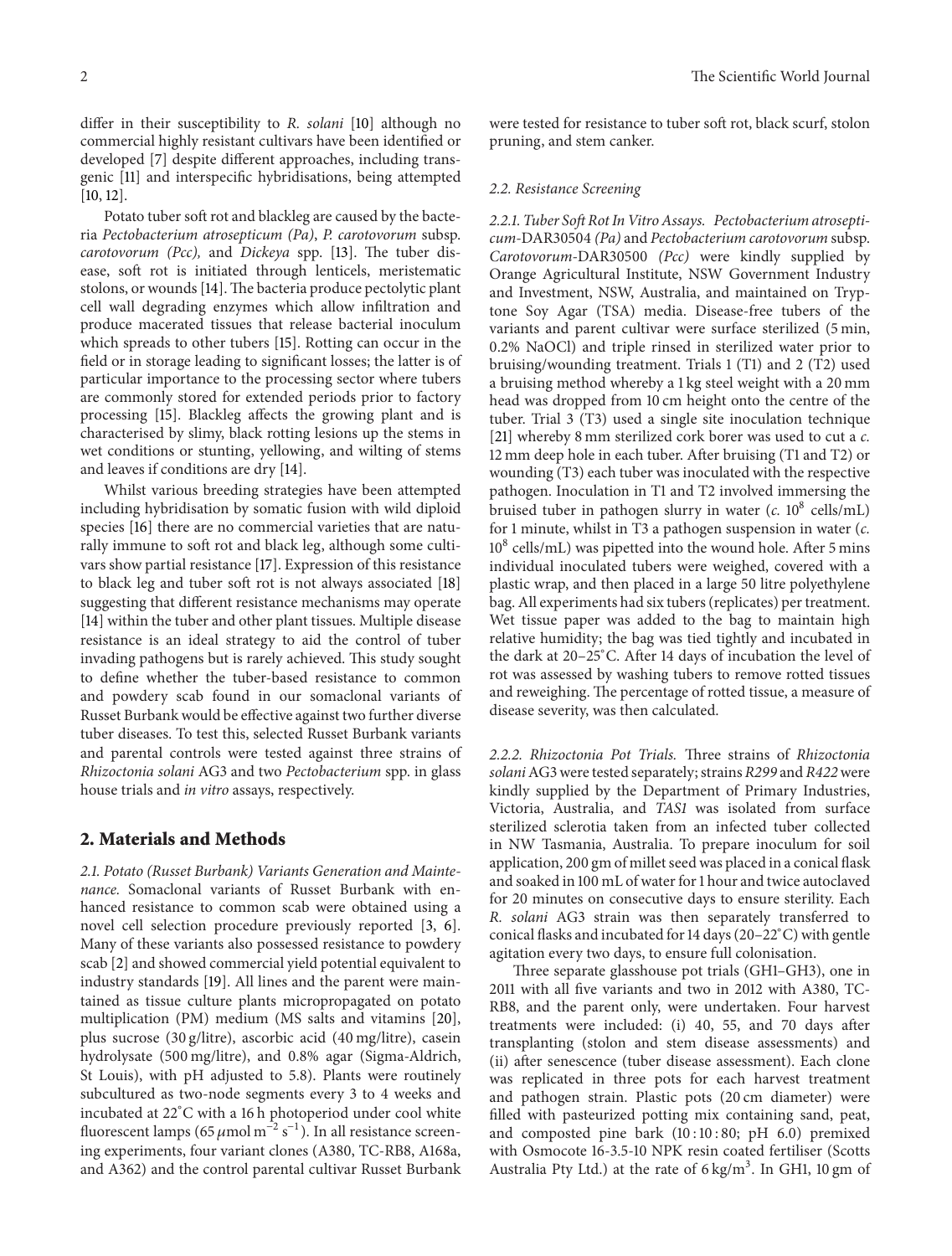

Figure 1: Typical severity of tuber soft rot on potato somaclonal variants (a) A380 and (b) the parent cv. Russet Burbank. Tubers were from *in vitro* trial 1 and the pathogen was *Pectobacterium carotovorum* subsp. *carotovorum (Pcc)*.

colonised millet was incorporated into each pot whilst GH2 and GH3 had just 1 gm millet seed (∼16 millet seeds) added to each pot. Control pots included sterilized millet seeds. Millet seeds were added to potting soil two weeks before planting and incorporated through the pot by gentle hand mixing.

Planting material was two weeks old; disease–free tissuecultured plantlets were transplanted into pots (one per pot) and hand watered for the first week. Pots were subsequently watered by overhead sprinklers at 2-day interval, with additional hand irrigation when required to maintain constant wet soil conditions. All trials were undertaken within a glasshouse environment with temperatures maintained at 18 ± 2<sup>∘</sup> C. A soluble fertiliser was applied monthly (Miracle-Gro Water Soluble all-purpose plant food, 15-13.1-12.4 NPK, Scotts Australia Pty Ltd.) and no pesticides were used.

Disease assessments included measures of stolon pruning and stem canker [22] made on three sequential assessment dates, 40, 55, and 70 days after transplanting. Stolon pruning per plant was assessed as follows:  $0 =$  no disease,  $1 = 1$  or 2 stolons with lesions,  $2 = 1$  or 2 stolons girdled,  $3 = 3$  stolons girdled, and 4 = 4 or more stolons girdled. Stem cankering was assessed as an average of all stems from each plant using the rating scale:  $0 = no$  disease,  $1 < 10\%$  of stem area covered with lesions,  $2 = 10-25\%$  of stem area covered with lesions,  $3 = 26 - 50\%$  of stem area covered with lesions, and  $4 =$  stem area girdled with lesions [22]. Tubers were harvested at plant senescence and washed and each tuber was scored for black scurf according to a visual tuber surface cover score ranging from 0 to 6 (0 = no visible disease on tuber surface,  $0.5 \le 1\%$ , 1  $= 2-5\%, 2 = 6-10\%, 3 = 11-30\%, 4 = 31-50\%, 5 = 51-70\%, \text{and}$ 6 > 70% of tuber surface affected). The percentage of tuber surface covered by lesions was then estimated by taking the midvalues of these score ranges. The proportion of healthy tubers with no visible lesions was also recorded [23].

*2.3. Statistical Analysis. Rhizoctonia* disease data for all tubers per replicate (pot) in all trials were averaged prior to analysis. All data were tested for normality and homogeneity of variance, where appropriate, arcsine transformation was used. Data was then subjected to analysis of variance using GENSTAT v. 14.0 (VSN International Ltd., Hemel Hempstead, UK) with significance calculated at  $P = 0.05$ , and the least significant difference (LSD) was used for comparison of treatment means.

The estimated percentage surface cover was to illustrate disease severity and was not subject to further statistical comparisons. Mean disease scores (tuber incidence and severity) relative to the control cultivar were generated for each variant by dividing the mean score of each variant by the mean score of the control in each trial in which they were tested and averaging the result.

### **3. Results**

*3.1. Tuber Soft Rot.* Tuber soft rot, as measured through percentage FW of rotten tissue, varied across trials, inoculation technique, and strain of pathogen (Table 1; Figure 1). In trials 1 (T1) and 2 (T2) where bruising treatments were used prior to inoculation, clone A380 had the least rot, significantly less  $(P < 0.05)$  than the parental control in T1 (*Pcc*) and T2 (both *Pcc* and *Pa*; Figure 1). Variants A168a and A362 (examined in T1 and T2 only) and TC-RB8 also had significantly less rot  $(P < 0.05)$  than the parent in T1 (A168a and TC-RB8 both against *Pcc*, A362 against *Pa;* Table 1). In trial 3 (T3) where the wounding treatment penetrated the tuber periderm there were no significant differences recorded between the clones A380 and TC-RB8 and the parent (Table 1). The relative mean tuber soft rot severity (average disease severity relative to the parent across all trials where variant was tested) showed that all variants had a reduced (0.49- to 0.76-fold) disease severity, compared to the parental comparator.

*3.2. Black Scurf.* Black scurf disease incidence (Table 2) and severity (Table 3) varied across all trials and between strains of pathogen (Figure 2). Disease incidence was high across all trials with all tubers of the Russet Burbank parent having black scurf symptoms in all trials (Table 2). The variant clones usually had a lower proportion of infected tubers than the parent, although this difference was only significant for A380 in GH3 with isolate *TAS1*. Combining across all trials and strains the variants had 0.65- to 0.89-fold less black scurf incidence than the parent (Table 2). For black scurf severity (Table 3) the Russet Burbank parent had significant greater disease severity ( $P < 0.05$ ) than all tested variant clones when challenged with the least virulent strain (*TAS1*). With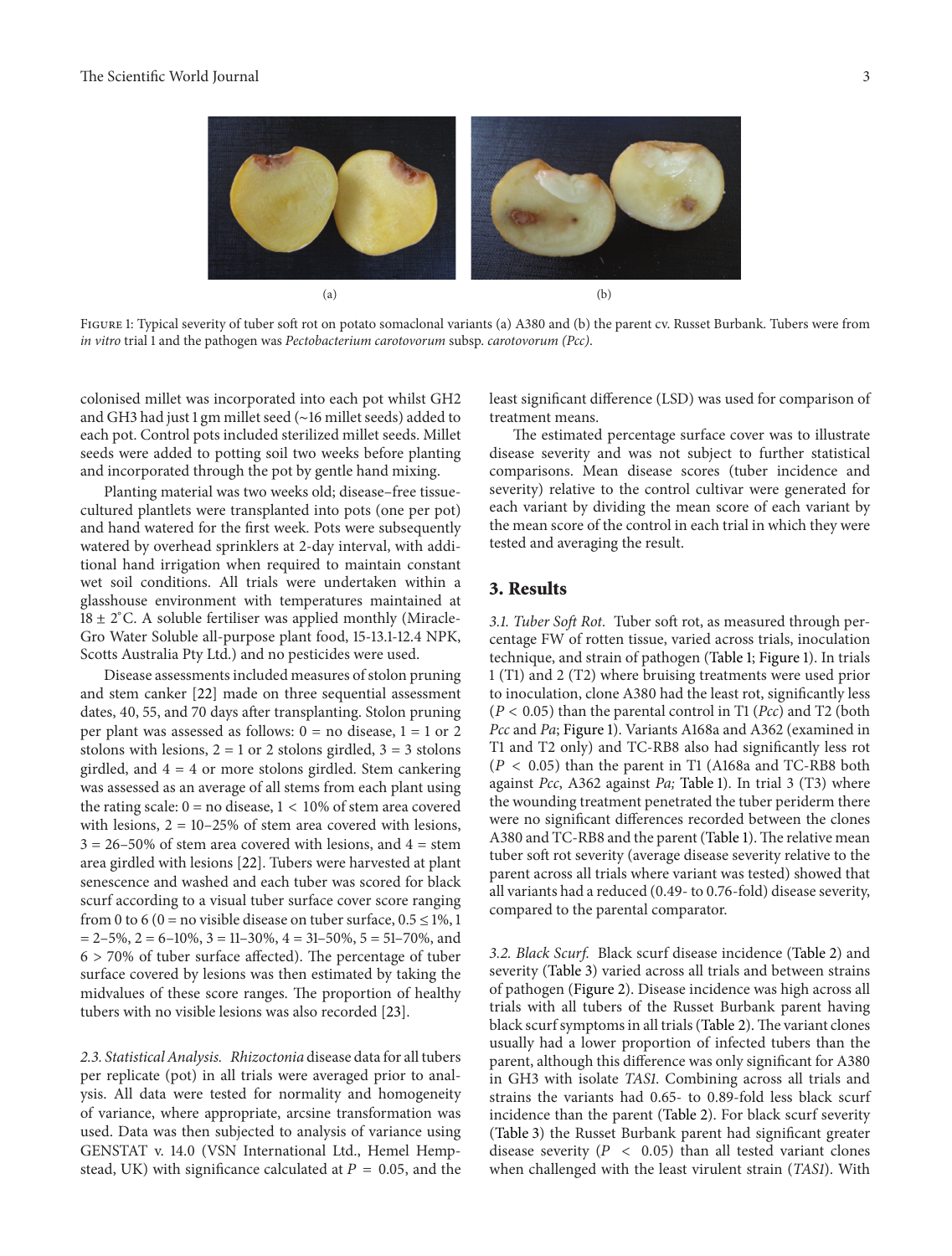Table 1: Severity of tuber soft rot in selected potato cv. Russet Burbank variants. Tubers were tested against *Pectobacterium carotovorum* subsp. *carotovorum (Pcc)* and *P. atrosepticum (Pa)* using two different inoculation techniques (T1 and T2—surface bruise; T3—cut) with an incubation period of 14 days.

|                         |             | Relative tuber disease severity <sup>a</sup> |          | Disease severity (rotted tissue $\%$ ) <sup>b</sup> |                        |                                 |                   |            |       |  |
|-------------------------|-------------|----------------------------------------------|----------|-----------------------------------------------------|------------------------|---------------------------------|-------------------|------------|-------|--|
| Variants                |             |                                              |          | T1 (surface bruise)                                 |                        | T <sub>2</sub> (surface bruise) |                   | $T3$ (cut) |       |  |
|                         | Common scab | Powdery scab                                 | Soft rot | $Pcc^c$                                             | Pa                     | Pcc                             | Pa                | Pcc        | Pa    |  |
| A380                    | 0.19        | 0.44                                         | 0.49     | 7.22 <sup>a</sup>                                   | $9.03^{\text{a}}$      | 9.78                            | 5.37 <sup>a</sup> | 23.71      | 2.37  |  |
| A168a                   | 0.21        | 0.36                                         | 0.71     | $20.44^{b}$                                         | $18.15$ <sup>abc</sup> | 14.2                            | $22.00^{b}$       |            |       |  |
| TC-RB8                  | 0.57        | 0.98                                         | 0.76     | $15.60^{ab}$                                        | $23.29^{bc}$           | 21.80                           | $12.89^{ab}$      | 16.78      | 3.17  |  |
| A362                    | 0.66        | 0.80                                         | 0.73     | $26.66^{bc}$                                        | $12.61^{ab}$           | 20.62                           | $14.97^{ab}$      |            |       |  |
| Russet Burbank (parent) | 1.00        | 1.00                                         | 1.00     | $34.21^{\circ}$                                     | $29.63^{\circ}$        | 19.02                           | $24.42^{b}$       | 21.68      | 3.65  |  |
| $\boldsymbol{P}$        |             |                                              |          | < 0.001                                             | 0.006                  | 0.229                           | 0.007             | 0.441      | 0.331 |  |
| LSD(0.05)               |             |                                              | 12.09    | 12.88                                               | ns                     | 10.82                           | ns                | ns         |       |  |

—: lines not tested within the specified trial.

<sup>a</sup>Mean relative disease severity scores for common scab, powdery scab, and tuber soft rot were generated for each variant by dividing the mean disease score of each variant by the mean disease score of the parent cultivar in each trial in which they appeared and averaging the result. Common scab data are from [3] and powdery scab data are from [2].

<sup>b</sup> Percentage of rotten tissues from individual tuber was calculated ( $n = 12$ ).<br>CMeans followed by the same letter within the same column are not significa

<sup>c</sup>Means followed by the same letter within the same column are not significantly different at  $P = 0.05$  using Fisher's LSD test; ns: nonsignificant.

Table 2: Incidence of black scurf in selected potato cv. Russet Burbank variants in glasshouse (GH1—2010; GH2 and GH3—2011) trials. *Rhizoctonia solani* AG3 isolates *R299, R422*, and *TAS1* were tested separately in each trial.

|                               |                        | Relative tuber disease incidence <sup>a</sup> |                |                | Disease incidence (infected tubers $(\%)$ ) <sup>b</sup>                |                |                |                 |                |                |                 |                       |  |  |
|-------------------------------|------------------------|-----------------------------------------------|----------------|----------------|-------------------------------------------------------------------------|----------------|----------------|-----------------|----------------|----------------|-----------------|-----------------------|--|--|
| Variants                      |                        |                                               |                |                | GH1                                                                     |                |                | GH <sub>2</sub> |                |                | GH <sub>3</sub> |                       |  |  |
|                               | Common Powdery<br>scab | scab                                          | Black<br>scurf | R299           | R422                                                                    | TAS1           | R299           | R422            | TAS1           | R299           | R422            | TASI <sup>c</sup>     |  |  |
| A380                          | 0.27                   | 0.53                                          | 0.65           | 71.3<br>(1.09) | 100(1.57)                                                               | 64.2<br>(0.85) | 66.7<br>(0.87) | 61.1<br>(0.66)  | 66.7<br>(0.88) | 77.8<br>(1.16) | 44.4<br>(0.64)  | 36.7<br>$(0.39)^{a}$  |  |  |
| A168a                         | 0.32                   | 0.49                                          | 0.89           |                | $100(1.57)$ $100(1.57)$                                                 | 67.5<br>(0.97) |                |                 |                |                |                 |                       |  |  |
| TC-RB8                        | 0.66                   | 0.99                                          | 0.86           | 98.6<br>(1.48) | 100(1.57)                                                               | 61.7<br>(0.82) | 83.3<br>(1.22) | 69.4<br>(0.92)  | 72.2<br>(0.94) | 100<br>(1.57)  | 100<br>(1.57)   | 86.7<br>$(1.26)^{ab}$ |  |  |
| A362                          | 0.78                   | 0.80                                          | 0.86           | 100(1.57)      | 91.4<br>(1.32)                                                          | 66.1<br>(0.90) |                |                 |                |                |                 |                       |  |  |
| Russet<br>Burbank<br>(parent) | 1.00                   | 1.00                                          | 1.00           |                | $100(1.57)$ $100(1.57)$ $100(1.57)$ $100(1.57)$ $100(1.57)$ $100(1.57)$ |                |                |                 |                | 100<br>(1.57)  | 100<br>(1.57)   | 100.0<br>$(1.57)^{b}$ |  |  |
| $\boldsymbol{P}$              |                        |                                               |                | 0.12           | 0.06                                                                    | 0.17           | 0.44           | 0.07            | 0.34           | 0.44           | 0.12            | 0.04                  |  |  |
| <b>LSD</b><br>(0.05)          |                        |                                               | ns             | ns             | ns                                                                      | ns             | ns             | ns              | ns             | ns             | 0.89            |                       |  |  |

—: lines not tested within the specified trial.

<sup>a</sup>Mean relative disease incidence for common scab, powdery scab, and black scurf was generated for each variant by dividing the mean disease score of each variant by the mean disease score of the parent cultivar in each trial in which they appeared and averaging the result. Common scab data are from [3] and powdery scab data are from [2].

**b** Data are mean percentage of tubers with any black scurf symptoms and transformed arcsine means (in parentheses).

<sup>c</sup>Transformed means followed by the same letter within the same column are not significantly different at  $P = 0.05$  using Fisher's LSD test; ns: non-significant.



FIGURE 2: Typical severity of black scurf on potato somaclonal variants (a) A380 and (b) the parent cv. Russet Burbank. Tubers were from glasshouse trial 1 and the pathogen strain *Rhizoctonia solani* AG3 isolate *R299*.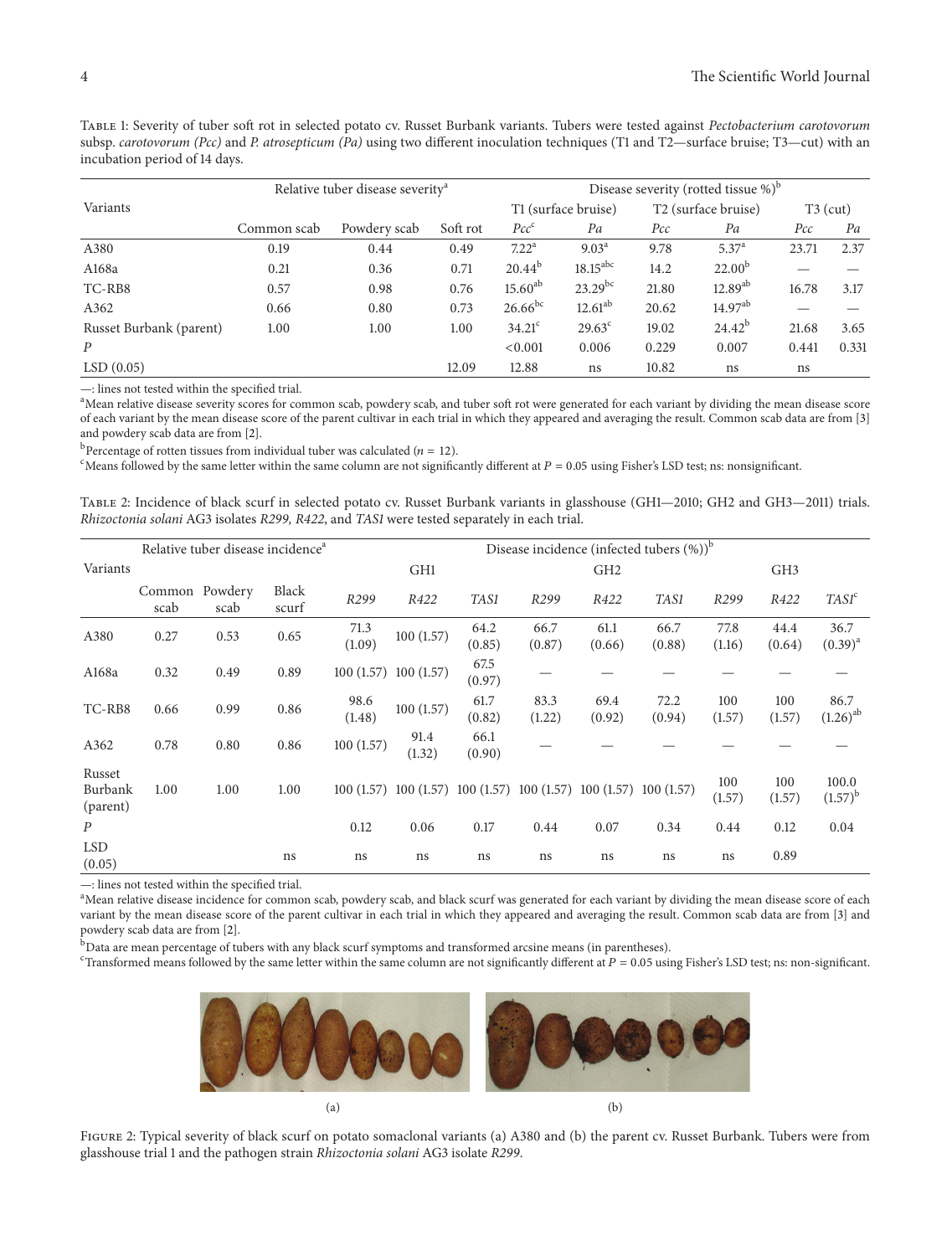Table 3: Severity of black scurf in selected potato cv. Russet Burbank variants in glasshouse (GH1—2010; GH2 and GH3—2011) trials. *Rhizoctonia solani* AG3 isolates *R299, R422*, and *TAS1* were tested separately in each trial.

|                               |                | Relative tuber disease severity <sup>a</sup> |                |                         | Disease severity (surface cover score $0-6$ (%)) <sup>b</sup> |                              |                 |                 |                             |                  |                 |                             |  |  |
|-------------------------------|----------------|----------------------------------------------|----------------|-------------------------|---------------------------------------------------------------|------------------------------|-----------------|-----------------|-----------------------------|------------------|-----------------|-----------------------------|--|--|
| Variants                      |                |                                              |                |                         | GH <sub>1</sub>                                               |                              |                 | GH <sub>2</sub> |                             |                  | GH <sub>3</sub> |                             |  |  |
|                               | Common<br>scab | Powdery<br>scab                              | Black<br>scurf | R <sub>299</sub>        | R422                                                          | TASI <sup>c</sup>            | R299            | R422            | TAS1                        | R <sub>299</sub> | R422            | TAS1                        |  |  |
| A380                          | 0.19           | 0.44                                         | 0.35           | $2.17(19.5)$ 1.90 (9.8) |                                                               | $0.5^{\rm b}$<br>(1.22)      | 0.47<br>(0.97)  | 0.58<br>(1.64)  | 0.33 <sup>b</sup><br>(.33)  | 0.56<br>(1.22)   | 0.33<br>(0.78)  | 0.18 <sup>b</sup><br>(0.18) |  |  |
| A168a                         | 0.21           | 0.36                                         | 0.67           | 3.42<br>(34.2)          | 1.45(6.3)                                                     | 0.71 <sup>b</sup><br>(2.48)  |                 |                 |                             |                  |                 |                             |  |  |
| TC-RB8                        | 0.57           | 0.98                                         | 0.54           | 3.25<br>(27.9)          | 1.42(7.2)                                                     | $0.99^{b}$<br>(5.05)         | 1.01<br>(3.80)  | 0.44<br>(0.83)  | $0.53^{b}$<br>(1.19)        | 0.85<br>(2.18)   | 1.10<br>(3.99)  | 0.50 <sup>b</sup><br>(0.77) |  |  |
| A362                          | 0.66           | 0.8                                          | 0.66           | 2.93<br>(22.3)          | 1.27(5.8)                                                     | 0.97 <sup>b</sup><br>(4.41)  |                 |                 |                             |                  |                 |                             |  |  |
| Russet<br>Burbank<br>(parent) | $\mathbf{1}$   |                                              |                | 3.15<br>(26.4)          | 2.35<br>(16.8)                                                | 2.17 <sup>a</sup><br>(14.18) | 2.17<br>(12.67) | 1.76<br>(13.07) | 1.66 <sup>a</sup><br>(7.18) | 1.77<br>(9.63)   | 1.17<br>(3.75)  | 1.67 <sup>a</sup><br>(7.33) |  |  |
| $\boldsymbol{P}$              |                |                                              |                | 0.39                    | 0.22                                                          | 0.04                         | 0.12            | 0.25            | 0.01                        | 0.14             | 0.16            | 0.01                        |  |  |
| <b>LSD</b><br>(0.05)          |                |                                              |                | ns                      | ns                                                            | 1.11                         | ns              | ns              | 0.75                        | ns               | ns              | 0.76                        |  |  |

—: lines not tested within the specified trial.

<sup>a</sup>Mean relative disease severity score for common scab, powdery scab, and black scurf was generated for each variant by dividing the mean disease score of each variant by the mean disease score of the parent cultivar in each trial in which they appeared and averaging the result. Common scab data are from [3] and powdery scab data are from [2].

b Tuber disease surface cover score—0: no disease,  $0.5 \le 1\%, 1: 2-5\%, 2: 6-10\%, 3: 11-30\%, 4: 31-50\%, 5: 51-70\%, and 6 > 70\%. In brackets: estimated tube$ surface coverage is calculated from disease cover score using median percentile scores within the allocated range.

<sup>c</sup>Means followed by the same letter within the same column are not significantly different at  $P = 0.05$  using Fisher's LSD test; ns: non-significant.

Table 4: Susceptibility to *Rhizoctonia* stolon pruning of selected potato cv. Russet Burbank variants in glasshouse (GH1—2010; GH2 and GH3—2011) trials. *Rhizoctonia solani* AG3 isolates *R299, R422*, and *TAS1* were tested separately in each trial.

| Variants                |                   | Mean stolon pruning <sup>a</sup> —GH1 |      |                  | Mean stolon pruning-GH2 |      | Mean stolon pruning-GH3 |      |      |
|-------------------------|-------------------|---------------------------------------|------|------------------|-------------------------|------|-------------------------|------|------|
|                         | R299 <sup>b</sup> | R422                                  | TAS1 | R <sub>299</sub> | R422                    | TAS1 | R <sub>299</sub>        | R422 | TAS1 |
| A380                    | 0.75              | 0.88                                  | 1.25 | 0.33             | 0.00                    | 0.33 | 0.67                    | 0.33 | 0.33 |
| A168a                   | 2.88              | 0.88                                  | 1.63 |                  |                         |      |                         |      |      |
| TC-RB8                  | 2.00              | 1.25                                  | 0.75 | 0.00             | 0.00                    | 0.00 | 0.33                    | 0.67 | 1.00 |
| A362                    | 2.50              | 1.88                                  | 2.13 |                  |                         |      |                         |      |      |
| Russet Burbank (parent) | 1.50              | 0.88                                  | 1.38 | 0.33             | 0.00                    | 0.00 | 0.67                    | 1.00 | 1.00 |
| $\boldsymbol{P}$        | 0.11              | 0.47                                  | 0.56 | 0.69             |                         | 0.44 | 0.79                    | 0.44 | 0.11 |
| LSD(0.05)               | ns                | ns                                    | ns   | ns               | ns                      | ns   | ns                      | ns   | ns   |

—: lines not tested within the specified trial.

a Stolon pruning disease score—0: no disease, 1: 1 or 2 stolons with lesions, 2: 1 or 2 stolons girdled, 3: 3 stolons girdled, and 4: 4 or more stolons girdled.  $^{\rm b}$ Means followed by the same letter within the same column are not significantly different at  $P=0.05$  using Fisher's LSD test; ns: non-significant.

the more virulent strains *R299* and *R422* there was a greater variability in results and no significant differences ( $P > 0.05$ ) were recorded; however, similar trends were observed with the parent consistently recording a higher average black scurf severity. Combining across all trials and strains the variants had 0.35- to 0.67-fold less black scurf severity than the parent (Table 3).

observed, indicating that stolon disease in the somaclones was comparable to that in the parent. In GH1 with strain *R299* variant A362 had significantly more stem canker than both A380 and TC-RB8 but not the parent (Table 5). In all of the other trials, variable data showed no clear trends such that the variants could not be separated from the parental comparator for stem canker severity.

*3.3. Stolon Pruning and Stem Canker.* Stolon pruning (Table 4) and stem canker severity (Table 5) showed variability across trials and pathogen isolates. No significant differences were identified between variants when assessing stolon disease (Table 4) and no clear patterns or trends of data were

#### **4. Discussion**

Somaclonal cell selection techniques have been shown to be highly effective in developing extreme resistance against common scab [3] and to provide concurrent resistance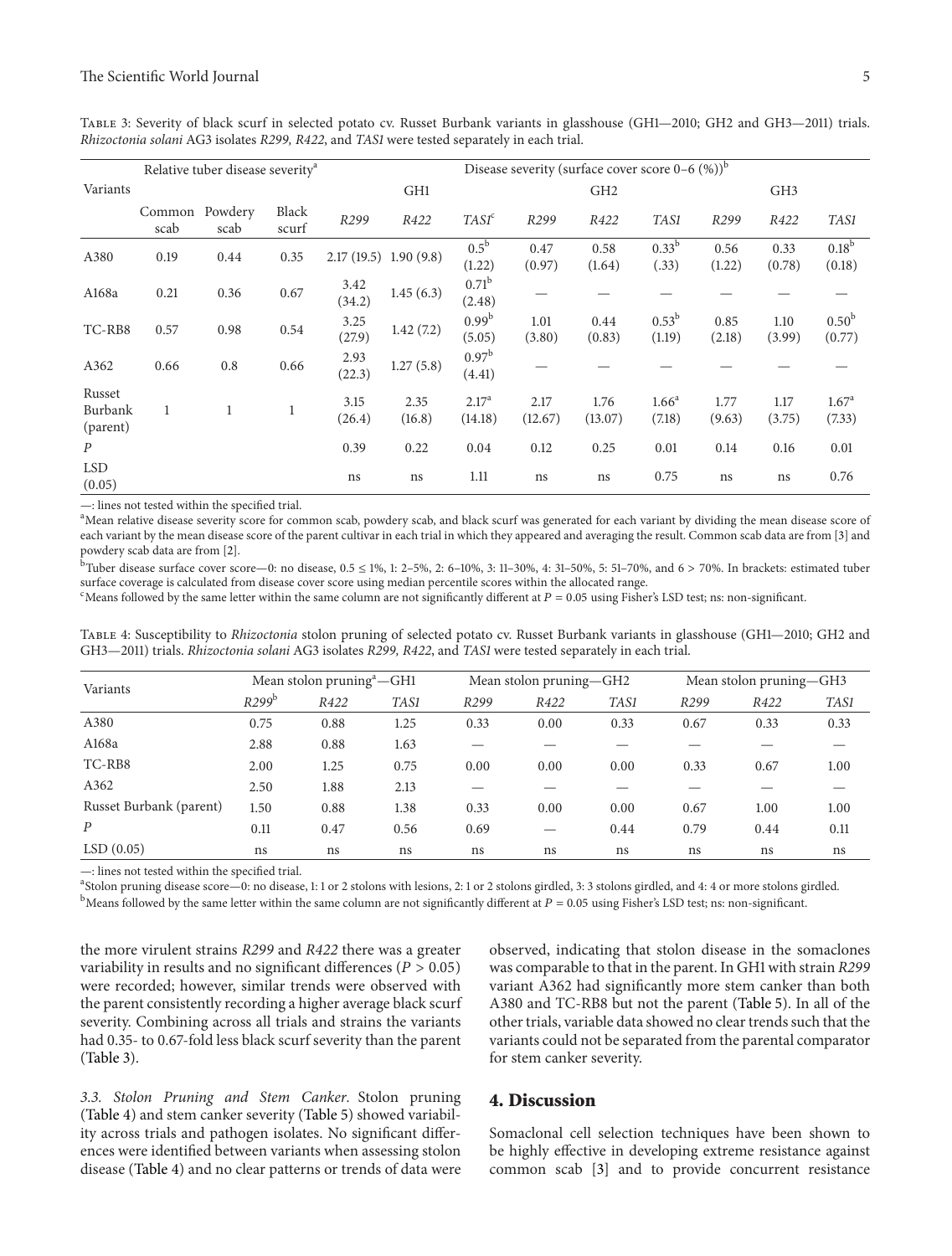| Variants                      |                   | Mean stem canker <sup>a</sup> —GH1 |       |      | Mean stem canker-GH2 |      | Mean stem canker-GH3 |      |      |  |
|-------------------------------|-------------------|------------------------------------|-------|------|----------------------|------|----------------------|------|------|--|
|                               | R299 <sup>b</sup> | R422                               | TAS1  | R299 | R422                 | TAS1 | R299                 | R422 | TAS1 |  |
| A380                          | $0.63^{\rm a}$    | 0.06                               | 0.06  | 0.67 | 0.67                 | 0.67 | 0.00                 | 0.33 | 0.33 |  |
| A168a                         | $0.94^{ab}$       | 0.63                               | 0.44  |      |                      |      |                      |      |      |  |
| TC-RB8                        | 0.31 <sup>a</sup> | 0.38                               | 0.25  | 1.33 | 0.67                 | 0.00 | 0.67                 | 1.00 | 0.00 |  |
| A362                          | 1.63 <sup>b</sup> | 0.94                               | 0.56  |      |                      |      |                      |      |      |  |
| Russet<br>Burbank<br>(parent) | $0.88^{ab}$       | 0.63                               | 0.63  | 0.33 | 0.50                 | 0.00 | 0.67                 | 0.67 | 0.33 |  |
| $\boldsymbol{P}$              | 0.02              | 0.40                               | 0.149 | 0.28 | 0.91                 | 0.11 | 0.31                 | 0.25 | 0.69 |  |
| <b>LSD</b><br>(0.05)          | 0.80              | ns                                 | ns    | ns   | ns                   | ns   | ns                   | ns   | ns   |  |

Table 5: Stem canker severity evaluation of selected potato cv. Russet Burbank variants in glasshouse (GH1—2010; GH2 and GH3—2011) trials. *Rhizoctonia solani* AG3 isolates *R299, R422*, and *TAS1* were tested separately in each trial.

—: lines not tested within the specified trial.

a Stem canker disease score—0: no disease, 1: <10% of stem area covered with lesions, 2: 10–25% of stem area covered with lesions, 3: 26–50% of stem area covered with lesions, and 4: stem girdled with lesions.

 $^{\rm b}$ Means followed by the same letter within the same column are not significantly different at  $P = 0.05$  using Fisher's LSD test; ns: nonsignificant.

against powdery scab [2], two tuber diseases of significance induced by dissimilar pathogens (an actinomycete and a protozoan). Here we demonstrate that these potato variants also possess resistance to additional tuber diseases and diverse pathogen types, tuber soft rot (bacterial infection) and black scurf (fungal infection). Furthermore, resistance expression was shown to operate in the tuber periderm and not in other plant tissues, with no protection against *R. solani* induced stolon pruning and stem canker or soft rot if the tuber periderm was penetrated by the wounding treatment.

Somaclonal selection utilising tissue culture and directed mutagenesis is a rapid breeding strategy that has the benefit of retaining many of the key attributes of the parental line in the derived clones, unlike the genetic reassortment that occurs with traditional breeding sexual crosses [6]. This particularly has importance for the French fry processing sector which has highly specific demands on varietal characteristics. Russet Burbank is over 130 years old [5] and yet remains the most commonly used variety for the French fry processing industry globally despite over a century of breeding efforts. Somaclonal type selection methods have been used to improve resistance to several important potato pathogens [2].

In production of these variants the somaclonal selection process targeted common scab resistance using the pathogen's key pathogenicity determinant, the toxin thaxtomin A, as a positive cell selection agent [6]. The aim was to obtain toxin-tolerant plants that express disease resistance. Strong and robust disease resistance was obtained but not always in variants expressing toxin tolerance [3]. Notwithstanding, thaxtomin A induces scab like symptoms in absence of the pathogen [24]; it stimulates defence responses of the host including electrophysiological [25, 26] and morphological changes including suberisation at the infection site [24]. Given the use of thaxtomin A as a screening agent it can be postulated that the cell selection process may have selected for variants with a rapid suberisation response in the tuber

periderm which has led to enhanced broad spectrum disease resistance. There is a growing body of evidence suggesting that increased suberisation and periderm development in the resistance variants may be providing a physical barrier to tuber infection and may be a key structural trait associated with disease resistance [27].

Physical barriers are an important trait in reducing infection of both the tuber soft rot (*Pectobacterium*) and black scurf (*Rhizoctonia*) pathogens. Identification of resistant traits in novel hybrid *Solanum* species has been attributed to a higher degree of esterification of the cell-wall-binding pectin, which is associated with increased structural stability and protection [28], which provides a high level of resistance to black leg and soft rot [16]. Rice varieties resistant to *Rhizoctonia* have a greater amount of cuticular wax on leaf sheaths compared to susceptible varieties [29]. Also, many red-skinned potato varieties with a thinner protective outer periderm layer are more susceptible to pathogen attack than russetted thicker-skinned varieties [30]. Induced production of suberin and antimicrobial agents following pathogen attack is also known to be important in host defence. Susceptible cultivars often produce less and nonuniform deposits of suberin making them more prone to pathogen attack [31, 32].

The relationship between the toxin induced resistance mechanism and actual changes occurring within our somaclonal lines is not determined clearly. However, our physiological evidence from previous studies shows that suberin accumulation in periderm cell layers could be inhibiting disease progression of common scab [27]. The cell selection process is known to create somaclones that can vary morphologically and physiologically [33] and these traits may explain the unique resistance demonstrated against four highly diverse tuber invading pathogens. That somatic cell selection has improved resistance against all these pathogens in a commercially important cultivar, Russet Burbank, demonstrates the importance of this breeding strategy.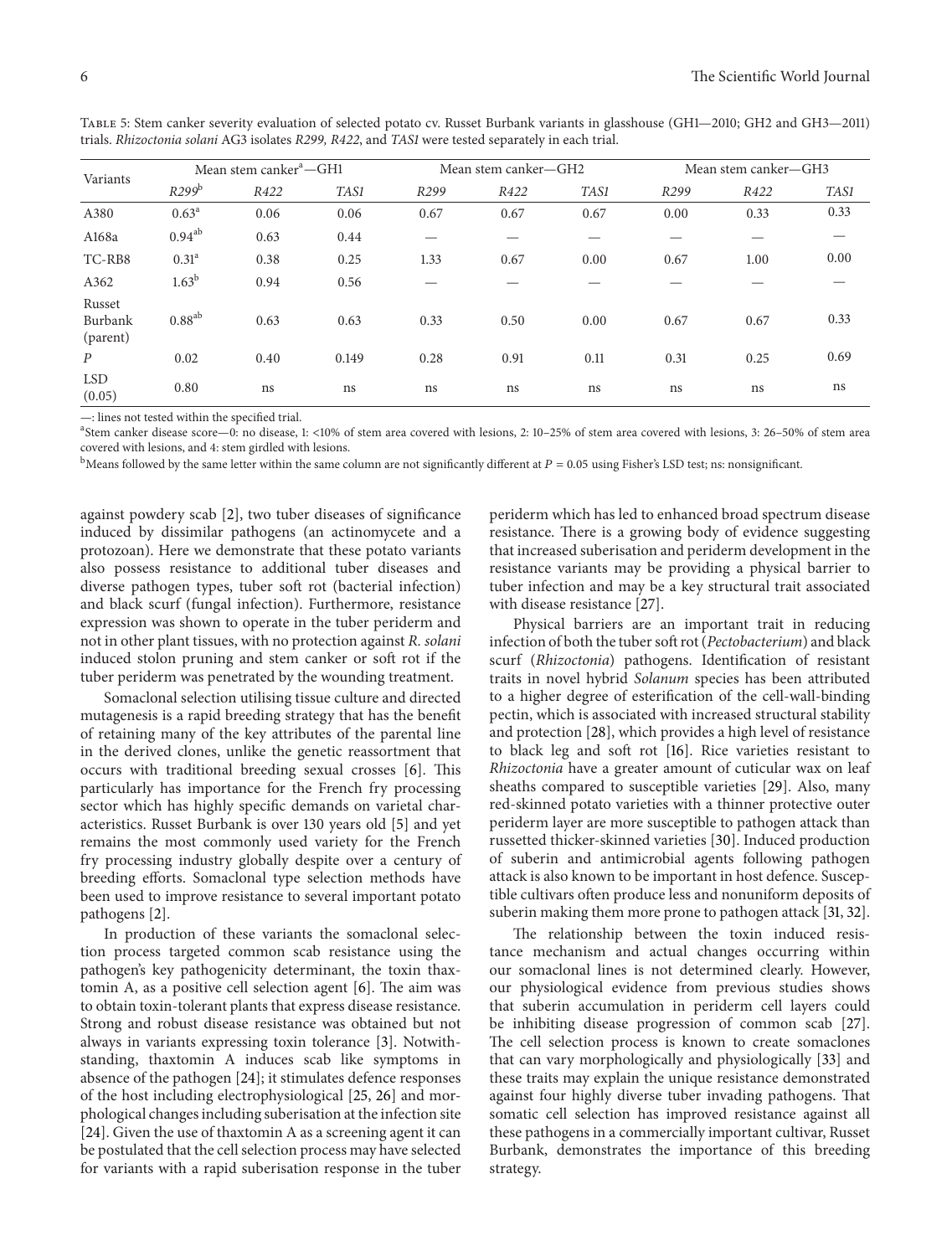## **Conflict of Interests**

The authors declare that there is no conflict of interests regarding the publication of this paper.

#### **References**

- [1] R. S. Tegg, W. M. Gill, H. K. Thompson, N. W. Davies, J. J. Ross, and C. R. Wilson, "Auxin-induced resistance to common scab disease of potato linked to inhibition of thaxtomin A toxicity," *Plant Disease*, vol. 92, no. 9, pp. 1321–1328, 2008.
- [2] R. S. Tegg, T. Thangavel, H. Aminian, and C. R. Wilson, "Somaclonal selection in potato for resistance to common scab provides concurrent resistance to powdery scab," *Plant Pathology*, vol. 62, no. 4, pp. 922–931, 2013.
- [3] C. R. Wilson, R. S. Tegg, A. J. Wilson et al., "Stable and extreme resistance to common scab of potato obtained through somatic cell selection," *Phytopathology*, vol. 100, no. 5, pp. 460–467, 2010.
- [4] M. Fiers, V. Edel-Hermann, C. Chatot, Y. Le Hingrat, C. Alabouvette, and C. Steinberg, "Potato soil-borne diseases. A review," *Agronomy for Sustainable Development*, vol. 32, no. 1, pp. 93–132, 2012.
- [5] J. W. Davis, *Aristocrat in Burlap: A History of the Potato in Idaho*, Idaho Potato Commission, Idaho, Calif, USA, 1992.
- [6] C. R. Wilson, G. A. Luckman, R. S. Tegg et al., "Enhanced resistance to common scab of potato through somatic cell selection in cv. Iwa with the phytotoxin thaxtomin A," *Plant Pathology*, vol. 58, no. 1, pp. 137–144, 2009.
- [7] L. Tsror, "Biology, epidemiology and management of *Rhizoctonia solani* on potato," *Journal of Phytopathology*, vol. 158, no. 10, pp. 649–658, 2010.
- [8] G. J. Banville, D. E. Carling, and B. E. Otrysko, "Rhizoctonia disease on potato," in *Rhizoctonia Species: Taxonomy, Molecular Biology, Ecology, Pathology and Disease Control*, B. Sneh, S. Jabaji-Hare, S. Neate, and G. Dijst, Eds., pp. 321–330, Kluwer Academic Publishers, Dordrecht, The Netherlands, 1996.
- [9] G. Virgen-Calleros, V. Olalde-Portugal, and D. E. Carling, "Anastomosis groups of *Rhizoctonia solani* on potato in Central Mexico and potential for biological and chemical control," *American Journal of Potato Research*, vol. 77, no. 4, pp. 219–224, 2000.
- [10] V. Sedláková, J. Dejmalová, P. Doležal, E. Hausvater, P. Sedlák, and P. Baštová, "Characterization of forty-four potato varieties for resistance to common scab, black scurf and silver scurf," *Crop Protection*, vol. 48, no. 1, pp. 82–87, 2013.
- [11] K. Broglie, I. Chet, M. Holliday et al., "Transgenic plants with enhanced resistance to the fungal pathogen *Rhizoctonia solani*," *Science*, vol. 254, no. 5035, pp. 1194–1197, 1991.
- [12] S. H. Jansky and D. I. Rouse, "Multiple disease resistance in interspecific hybrids of potato," *Plant Disease*, vol. 87, no. 3, pp. 266–272, 2003.
- [13] J. M. van der Wolf and S. H. De Boer, "Bacterial pathogens of potato," in *Potato Biology and Biotechnology, Advances and Perspectives*, D. Vreugdenhil, Ed., pp. 595–619, Elsevier, Oxford, UK, 2007.
- [14] R. Czajkowski, M. C. M. Pérombelon, J. A. van Veen, and J. M. van der Wolf, "Control of blackleg and tuber soft rot of potato caused by *Pectobacterium* and *Dickeya* species: a review," *Plant Pathology*, vol. 60, no. 6, pp. 999–1013, 2011.
- [15] M. C. M. Pérombelon, "Potato diseases caused by soft rot erwinias: an overview of pathogenesis," *Plant Pathology*, vol. 51, no. 1, pp. 1–12, 2002.
- [16] G. P. McMillan, A. M. Barrett, and M. C. M. Perombelon, "An isoelectric focusing study of the effect of methyl-esterified pectic substances on the production of extracellular pectin isoenzymes by soft rot *Erwinia* spp," *Journal of Applied Bacteriology*, vol. 77, no. 2, pp. 175–184, 1994.
- [17] G. D. Lyon, "The biochemical basis of resistance of potatoes to soft rot *Erwinia* spp—a review," *Plant Pathology*, vol. 38, no. 3, pp. 313–339, 1989.
- [18] M. C. M. Pérombelon and G. P. C. Salmond, "Bacterial soft rots," in *Pathogenesis and Host Specificity in Plant Diseases*, U. S. Singh, R. P. Singh, and K. Kohmoto, Eds., vol. 1 of *Prokaryotes*, pp. 1–20, Pergamon, Oxford, UK, 1995.
- [19] C. R. Wilson, R. S. Tegg, and L. H. Hingston, "Yield and cooking qualities of somaclonal variants of cv. Russet Burbank selected for resistance to common scab disease of potato," *Annals of Applied Biology*, vol. 157, no. 2, pp. 283–297, 2010.
- [20] T. Murashige and F. Skoog, "A revised medium for rapid growth and bioassays with tobacco tissue cultures," in *Physiologia Plantarum*, vol. 15, pp. 473–497, 1962.
- [21] M. Koppel, "Methods of assessing potato tubers for resistance to bacterial soft rot," *Potato Research*, vol. 36, no. 3, pp. 183–188, 1993.
- [22] D. Atkinson, M. K. Thornton, and J. S. Miller, "Development of *Rhizoctonia solani* on stems, stolons and tubers of potatoes I. Effect of inoculum source,"*American Journal of Potato Research*, vol. 87, no. 4, pp. 374–381, 2010.
- [23] C. R. Wilson, L. M. Ransom, and B. M. Pemberton, "The relative importance of seed-borne inoculum to common scab disease of potato and the efficacy of seed tuber and soil treatments for disease control," *Journal of Phytopathology*, vol. 147, no. 1, pp. 13–18, 1999.
- [24] C. H. Lawrence, M. C. Clark, and R. R. King, "Induction of common scab symptoms in aseptically cultured potato tubers by the vivotoxin, thaxtomin," *Phytopathology*, vol. 80, no. 7, pp. 606–608, 1990.
- [25] R. Errakhi, A. Dauphin, P. Meimoun et al., "An early  $Ca^{2+}$ influx is a prerequisite to thaxtomin A-induced cell death in *Arabidopsis thaliana* cells," *Journal of Experimental Botany*, vol. 59, no. 15, pp. 4259–4270, 2008.
- [26] R. S. Tegg, L. Melian, C. R. Wilson, and S. Shabala, "Plant cell growth and ion flux responses to the streptomycete phytotoxin thaxtomin A: Calcium and hydrogen flux patterns revealed by the non-invasive MIFE technique," *Plant and Cell Physiology*, vol. 46, no. 4, pp. 638–648, 2005.
- [27] B. B. Khatri, R. S. Tegg, P. H. Brown, and C. R. Wilson, "Temporal association of potato tuber development with susceptibility to common scab and *Streptomyces scabiei*-induced responses in the potato periderm," *Plant Pathology*, vol. 60, no. 4, pp. 776– 786, 2011.
- [28] L. M. Rogers, Y.-K. Kim, W. J. Guo, L. Gonzalez-Candelas, D. ´ X. Li, and P. E. Kolattukudy, "Requirement for either a host- or pectin-induced pectate lyase for infection of *Pisum sativum* by *Nectria hematococca*," *Proceedings of the National Academy of Sciences of the United States of America*, vol. 97, no. 17, pp. 9813– 9818, 2000.
- [29] D. Marshall and M. Rush, "Infection cushion formation on rice sheaths by *Rhizoctonia solani*," *Phytopathology*, vol. 70, no. 10, pp. 947–950, 1980.
- [30] E. C. Lulai and P. H. Orr, "Determining the feasibility of measuring genotypic differences in skin-set," *American Potato Journal*, vol. 70, no. 8, pp. 599–610, 1993.